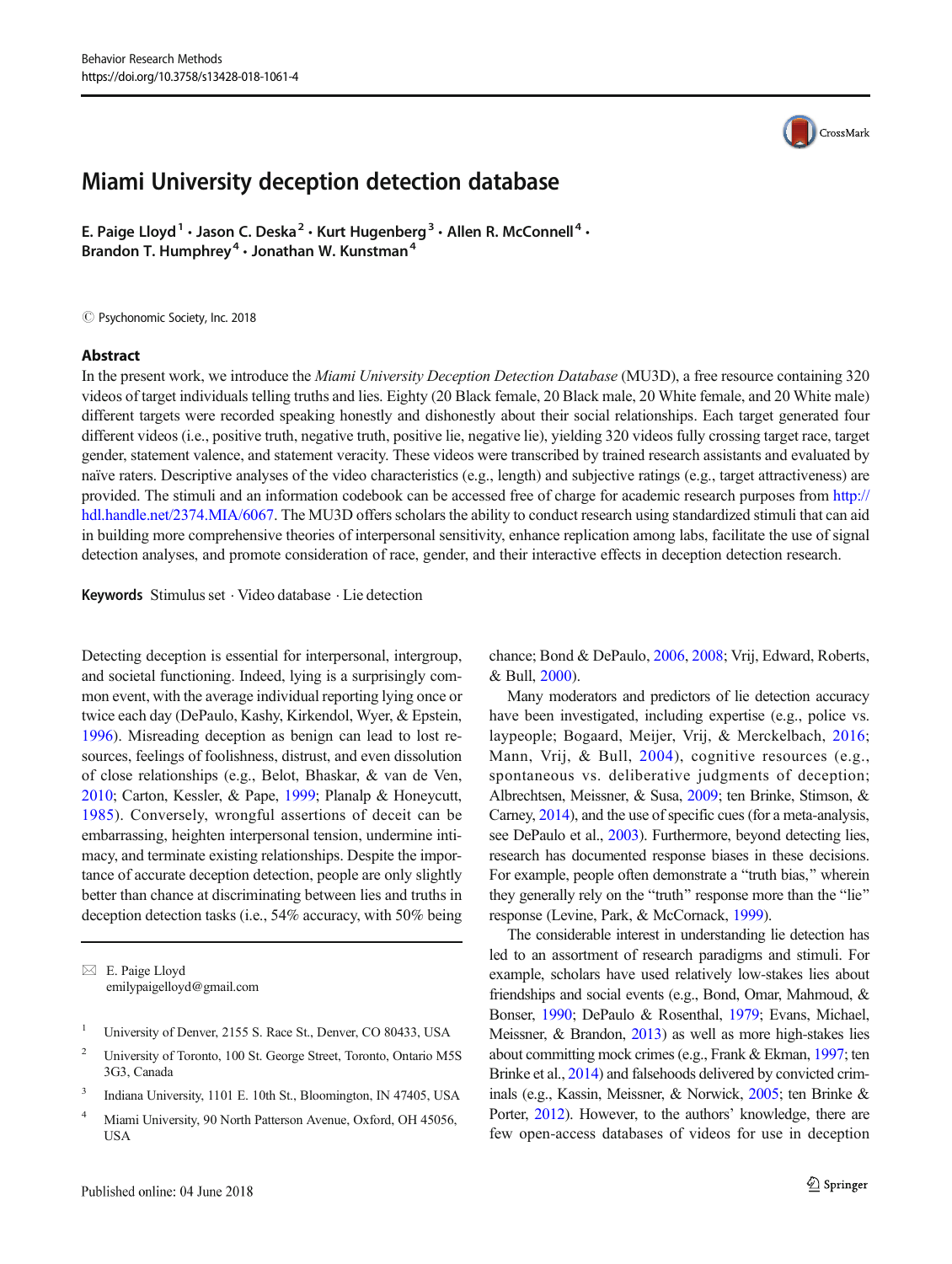detection research, and the lack of standardized stimuli can lead researchers to fashion their own experimental materials.

It is evident that creating such materials is daunting and may impede research, but the lack of standardization in lie detection stimuli also contributes to difficulty in comparing findings across labs and inhibits the development of unified theories of lie detection. Furthermore, because stimulus creation is timeintensive, many deception detection findings are drawn from small samples of stimuli (often fewer than 20 stimuli) in which important target characteristics (e.g., race, gender) are neither controlled nor considered. This lack of stimulus control becomes more concerning when we consider that target characteristics play a larger role in deception detection accuracy and response biases than do perceiver characteristics (Bond & DePaulo, [2008](#page-9-0); Levine et al., [2011](#page-9-0)). Thus, the deception detection literature would benefit from a large, open-access database of standardized deception detection videos featuring a number of important target characteristics that are of interest to researchers.

Accordingly, we introduce the Miami University Deception Detection Database (MU3D), a free resource containing 320 videos of Black and White females and males telling positive and negative truths and lies. We first briefly review the commonly used stimuli in the lie detection literature, noting the potential strengths and weaknesses of each approach. Next, we discuss how the MU3D was created, developed, and transcribed. Finally, we present data on the objective characteristics of the videos, as well as by-stimulus analyses of raters' evaluations of the videos and of the targets featured in the videos. These analyses indicate consistency in the video characteristics (e.g., length), adequate interrater reliability, and meaningful variability in the subjective ratings. Additionally, the results from correlation and multiple regression analyses illuminate novel insights and suggest fertile avenues for future research. Overall, the MU3D can help advance research in deception detection and additionally can offer stimuli that will be of interest to social scientists who study phenomena beyond lie detection (e.g., intergroup relations).

## Brief review of existing stimuli

In our review of the literature, we discuss two of the most common categories of deception detection stimuli. Then we discuss the similarities and differences between these stimulus categories and the MU3D, with special attention given to the relative strengths and limitations of our new database.

Opinions, personal facts, and person descriptions Among the most common deception detection paradigms are those in which stimuli are generated from individuals who tell truths or lies about personal information (e.g., life events, relationships, attitudes). In DePaulo et al. [\(2003](#page-9-0)) meta-analysis on cues to deception, slightly less than half (42.50%) of the 120 studies

analyzed used as their stimuli truth and lie videos concerned with the targets' attitudes, personal relationships, or facts. In attitude or opinion paradigms, participants complete measures assessing their opinions on social issues (e.g., "Should convicted cold-blooded murderers be executed?^) and later are recorded speaking truthfully or deceitfully about a particular opinion (often about the issue that they felt most strongly about; see, e.g., Frank & Ekman, [1997](#page-9-0); Leal, Vrij, Mann, & Fisher, [2010\)](#page-9-0). In personal-fact paradigms, participants accurately or falsely report on personal facts or events. For example, in the true or false alibi paradigm, participants are asked to report on their actual or fabricated whereabouts at a specified date and time (e.g., "where were you last Saturday night from 7:00 p.m. to  $10:00$  p.m."; Evans et al.,  $2013$ ). In other research using personal-fact paradigms, participants report on stressful life events (e.g., car accident, death of loved one) that are either fictitious or true (e.g., Porter, Yuille, & Lehman, [1999;](#page-10-0) Sporer, [1997](#page-10-0)). Finally, in personal-description paradigms (e.g., DePaulo & Rosenthal, [1979\)](#page-9-0), participants tell truths and lies about their social relationships (e.g., "describe a person you dislike as if you like them").

Cheating and mock crimes Cheating and mock-crime paradigms are also frequently used in the deception literature, comprising 13.30% of the studies reported in DePaulo and Bond's (2003) meta-analysis. Within this category, the methods used are quite diverse. Levine ([2007](#page-9-0)) created a database of 111 cheater paradigm deception detection videos, which are accessible to scholars upon request. In this database, participants played a trivia game in which cheating would benefit their performance and their likelihood of rewards. All participants were provided with the opportunity to cheat, and they freely chose whether to cheat or to follow the rules. Later, participants were questioned about their behavior. Liars were operationalized as those who cheated and later lied about cheating, whereas truth tellers were those who followed the rules and reported doing so (all other participants demonstrated a combination of truthful and deceitful behavior). Although there are 111 total videos in the database, only 22 individuals cheated and lied about cheating. Thus, much of the subsequent work using this database has used a final set of 44 videos (all 22 cheaters and a matched selection of 22 truth tellers) as stimuli (e.g., Levine, Shaw, & Shulman, [2010\)](#page-10-0). Levine and colleagues have since developed several other cheater paradigm video sets, available upon request. These video sets feature similar cheater paradigms with alterations to the specific procedure (e.g., manipulating whether a partner instigates cheating or altering postevent interview questions; see Levine, Blair, & Clare, [2014;](#page-9-0) Levine et al., [2014;](#page-9-0) Levine, Shulman, Carpenter, DeAndrea, & Blair, [2013](#page-10-0)).

Other cheating paradigms use still image stimuli instead of videos. For example, Verplaetse, Vanneste, and Braeckman [\(2007\)](#page-10-0) captured images of 112 individuals engaging in a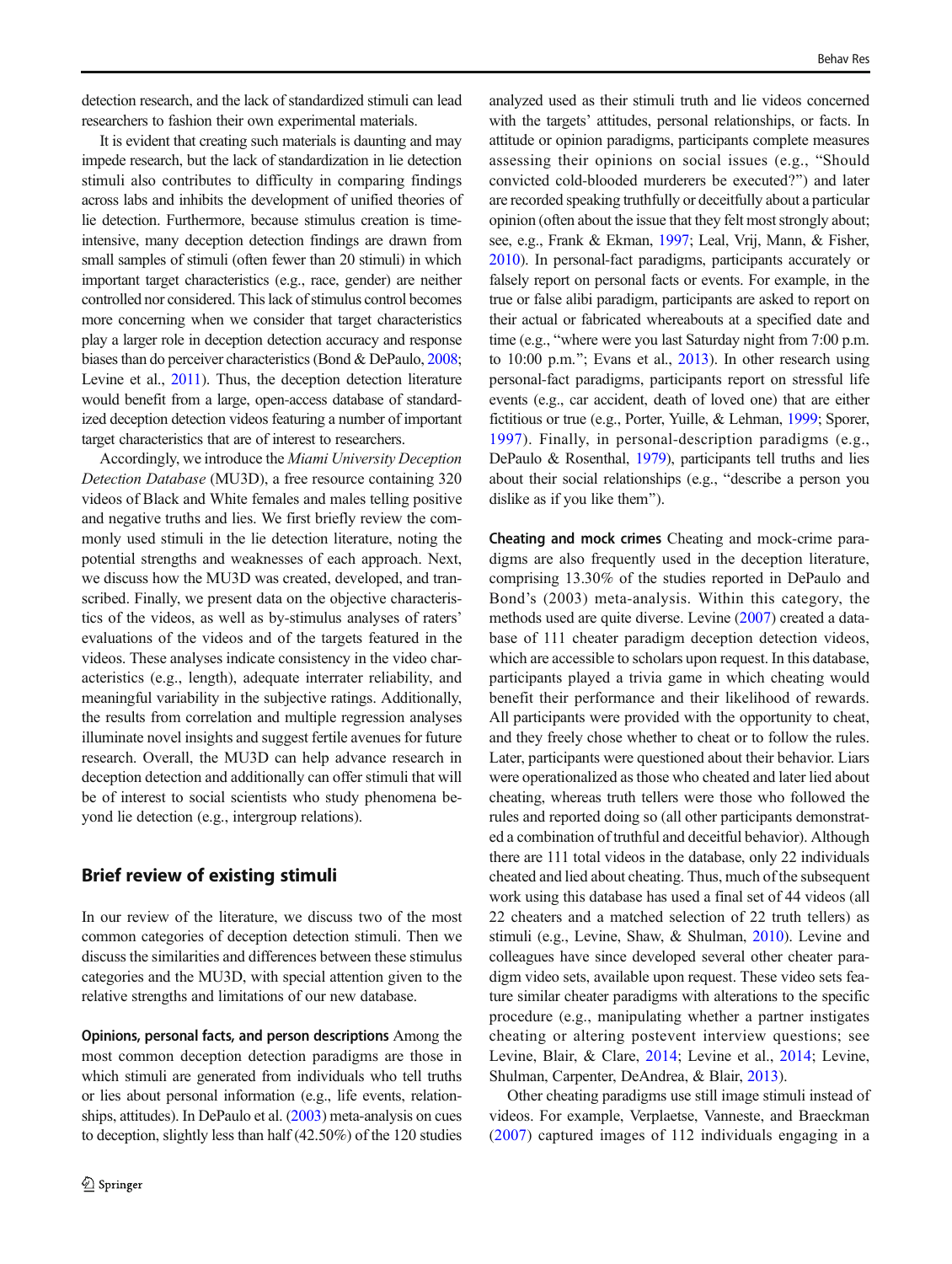prisoner's dilemma game with a partner. Still images were taken just before individuals either defected (i.e., cheated their partner for selfish reward) or cooperated (i.e., made a choice that equally benefited themselves and their partner). Of these 112 target images, 26 (13 cooperative and 13 uncooperative), selected on the basis of image quality and target characteristics (e.g., matched numbers of men and women), are commonly used in subsequent work (e.g., Shoda & McConnell, [2013](#page-10-0)).

In mock-crime paradigms adapted from work in criminal justice (Kircher, Horowitz, & Raskin, [1988](#page-9-0)), individuals are given the opportunity to commit a crime (e.g., steal money) and later are interrogated about the episode (e.g., Frank & Ekman, [1997](#page-9-0); ten Brinke et al., [2014\)](#page-10-0). Truth tellers are those individuals who did not commit the crime and accurately reported their innocence to the interrogator, whereas liars are those individuals who committed the crime but claimed innocence. For example, ten Brinke et al. [\(2014\)](#page-10-0) developed 12 (six genuine videos and six deceptive videos, with equal numbers of men and women in both groups) high-quality mock-crime stimulus videos, which are available to researchers upon request. In developing their stimuli, individuals were randomly assigned to steal or not to steal \$100 from an envelope. They were told that if they could convince the experimenter they had not stolen the money (regardless of their innocence), they would earn \$100 and be entered in a lottery for an additional \$500.

Stimulus strengths and weaknesses There are strengths and weakness of both types of lie detection stimuli. Most notably, the opinions, personal-fact, and person-description paradigms typically offer greater experimental control. For example, because all people have some relationships or facts about which they can tell truths or lies, experimenters can ensure that any given individual tells a truth or tells a lie rather than relying on the individual's self-selected behavior (e.g., those who happen to steal money and lie about it). In addition, because personal facts, opinions, and relationships are available to all, it is relatively easier to generate such stimuli. However, this experimental control may come at the expense of generalizability to highstakes or criminal deception. Indeed, no actual crimes or cheating takes place in these scenarios, and the deception motivation is external (i.e., an experimenter instructing the participant to lie) rather than internal (i.e., a suspect attempting to avoid conviction). Thus, these lies differ in both magnitude and locus (i.e., externally vs. internally motivated). Because of these differences, some researchers have argued that "instructed lies" (e.g., stimuli generated from opinions, personal facts, person descriptions, or even mock-crime scenarios in which cheating behavior is randomly assigned rather than perpetrated by choice) may not capture situations involving genuine, internally motivated lies (Levine, [2018](#page-10-0)). Although we agree that there likely are notable differences between the experiences of committing a crime or infraction and lying about it

freely and of cheating or lying because instructed to do so, we argue that both types of lies are forms of deception worthy of investigation. For example, if a boss instructs a sales employee to lie to a customer in service of making a sale, this may be externally motivated but still ecologically meaningful.

Also, trade-offs are involved for the cheating and mockcrime paradigms. Although these paradigms can offer mundane realism because of their relatively high-stakes deception situations, the lack of experimental control may introduce potential third variables (e.g., individual differences that lead one person to lie may also influence how people tell lies or their general efficacy at lying). Indeed, the experimenter in cheating and mock-crime situations does not typically have control over who decides to defect against others in social dilemma situations (e.g., Verplaetse et al., [2007\)](#page-10-0) or who chooses to commit crimes and then also chooses to tell truths or lies about their actions (e.g., Levine, 2007; cf. ten Brinke et al., [2014\)](#page-10-0). Thus, although these paradigms feature lies that are relatively high-stakes and internally motivated, the choice to commit an initial infraction and the choice to lie are frequently confounded. Furthermore, such paradigms rarely offer a withinstimulus manipulation of truths and lies—because a person either stole or did not steal the money, the same individual cannot tell both a truth and a lie about not stealing the money.

Advantages of the present approach In developing the MU3D, we used the personal-description paradigm in order to maximize experimental control and generalizability to low-stakes, everyday forms of deception. Indeed, most lies are primarily lowstakes and involve common interpersonal interactions rather than high-stakes situations, such as criminal behavior (DePaulo et al., [1996\)](#page-9-0). Even these relatively low-stakes deceptions impact relationship success and well-being (Carton et al., [1999;](#page-9-0) DePaulo et al., [1996;](#page-9-0) Planalp & Honeycutt, [1985\)](#page-10-0). We acknowledge that this choice may limit some of the potential uses of MU3D, but at the same time, the experimental control that personal-description paradigms offer, coupled with the pervasiveness of low-stakes lies, makes this a reasonable starting point.

Furthermore, by focusing on a context in which statement control is possible, the personal-description paradigm that we adopted allowed us to manipulate statement content and valence, as well as to manipulate important (yet understudied) target-level individual differences. Specifically, in the MU3D, each target participant provided four statements, two lies and two truths, crossed orthogonally with valence, about their personal relationships. In other words, each target participant told a positive truth, a positive lie, a negative truth, and a negative lie, so that statement content and valence are crossed factorially.

This stimulus control provides many benefits for researchers. For example, when telling a truth about someone a target likes and when lying about liking someone a target dislikes, the content of the statements can be quite similar, allowing researchers to examine lie detection involving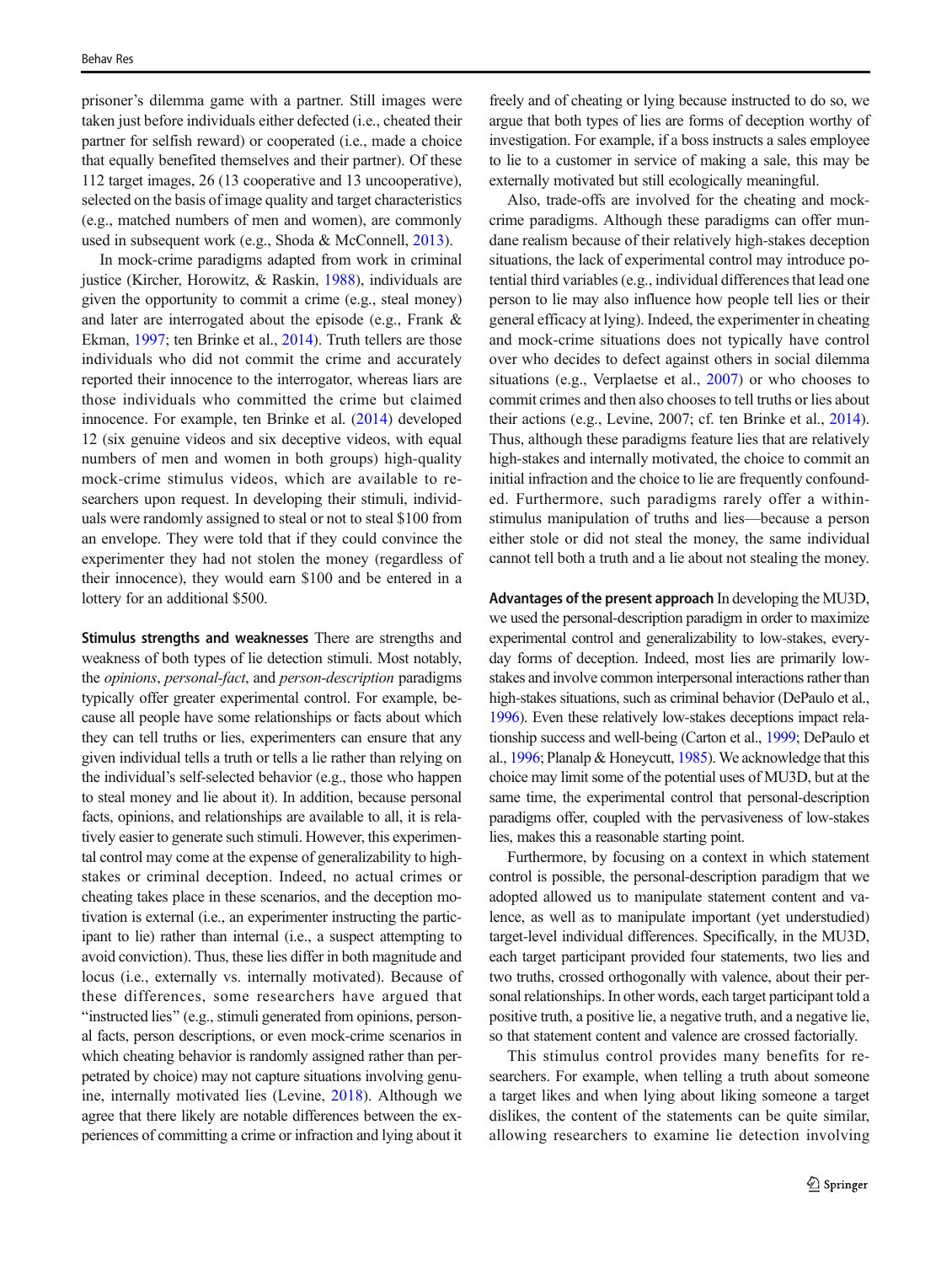stimuli with similar verbal content. Furthermore, whereas mock-crime and cheating paradigm statements are always about negative scenarios (e.g., stealing), the personaldescription paradigm allows for valence to be fully crossed with veracity, providing the possibility to study how lie detection differs across valences. For example, are positive lies more difficult to detect than negative lies? Is there a stronger truth bias (*i.e.*, especially heavy reliance on "truth" responses) for positive than for negative statements? Questions such as these are important, but they are unanswerable using most existing stimulus sets. Finally, the personal-description paradigm allows researchers to investigate key individual differences in both the targets and perceivers. In many mock-crime and cheating paradigms, individual targets choose whether to act deceitfully. Thus, the targets either tell the truth or a lie, but rarely both. Thus, stable individual differences that correspond with deceptive action are confounded with veracity in these stimuli. By having targets tell both truths and lies, the targets act as their own control, creating within-subjects manipulations of truths and lies.

Third, a particular strength of the MU3D is that it includes 320 stimulus videos, which we believe constitutes the largest set of stimuli available to lie detection researchers. This relatively large quantity of stimuli provides at least three advantages. First, the greater number of videos increases external validity and allows researchers to incorporate target-level variables, such as sex and race, into research designs. As we noted above, much existing deception detection research overlooks important features of the target, despite the large role that target characteristics play in deception detection accuracy and biases (Bond & DePaulo, [2008](#page-9-0)). By considering targets' age, race, ethnicity, gender, and even college major, researchers can begin to investigate target features that may impact deception detection, or at the very least can control for target-level variance. The inclusion of both Black and White targets in the database may also attract interest from researchers outside the deception detection literature. For example, intergroup researchers might find knowledge of ownrace advantages or biases in deception detection informative (Lloyd, Hugenberg, McConnell, Kunstman, & Deska, [2017\)](#page-10-0). Moreover, simply having videos of Black and White female and male targets talking on camera about social relationships could be of value to researchers and educators working in the realm of intergroup dynamics.

Second, the large number of stimuli enables researchers to conduct by-stimulus analyses (in addition to the by-participant analyses that are typical in many psychology studies), providing new possibilities for understanding lie detection. Indeed, the traditional approach in psychological research is to have a large number of participants view a small number of stimuli. Through by-stimulus analyses, researchers can instead begin to ask questions about characteristics of the lie teller or truth teller. When conducting by-stimulus analyses, researchers

may not even need to invest in additional participant or human subject recruitment. For example, researchers could use the Linguistic Inquiry and Word Count application (LIWC; Pennebaker, Booth, Boyd, & Francis, [2015\)](#page-10-0) to compare whether the verbal contents of lies and truths differ across the 320 videos included in the dataset. For example, truths or lies may feature different types of words, frequencies of words, or linguistic complexity.

Finally, having a large number of database videos encourages researchers to conduct signal detection analyses (Green & Swets, [1966](#page-9-0); Macmillan & Creelman, [2005](#page-10-0)), providing greater precision about the mechanisms underlying lie detection. Historically, researchers have typically focused on accuracy as the key metric of lie detection. Signal detection approaches allow researchers to avoid confounding the ability to discriminate between truths and lies (i.e., sensitivity) with the tendency to favor one response over another (i.e., response bias). Few studies in the lie detection literature have used signal detection analyses (cf. Albrechtsen et al., [2009](#page-9-0); Lloyd et al., [2017](#page-10-0)), a shortcoming that is likely due, at least in part, to studies using relatively few target stimuli, which makes conducting signal detection analyses problematic. Thus, having a database with a larger number of stimuli will provide researchers with more sophisticated inferential tools, and accordingly, with better insights into what underlies accuracy in lie detection studies.

## Database creation

#### Overview of database creation and ratings

All videos in the MU3D are available for download to academic researchers at no cost from [http://hdl.handle.net/2374.](http://hdl.handle.net/2374.MIA/6067) [MIA/6067](http://hdl.handle.net/2374.MIA/6067). A codebook provides researchers with additional information about each video (e.g., trustworthiness ratings, anxiety ratings, length of video, transcriptions of videos), as well as information about the targets featured in the videos (e. g., attractiveness ratings, self-reported age, and self-reported race). Creation of the MU3D involved two waves of data collection: a stimulus generation wave and a stimulus rating wave. Each wave involved different groups of participants. The stimulus generation was closely modeled on previous personal-description paradigms (e.g., Bond et al., [1990;](#page-9-0) DePaulo & Rosenthal, [1979\)](#page-9-0). Participants were instructed to talk about (1) a person they liked (positive truth), (2) a person they disliked (negative truth), (3) the person they liked as if they disliked that person (negative lie), and (4) the person they disliked as if they liked that person (positive lie). Thus, statement valence (positive vs. negative) and veracity (truth vs. lie) were crossed within targets. After the stimuli were recorded, they were transcribed. The final database included 320 videos in a fully factorial mixed design: 2 (Race: Black vs. White;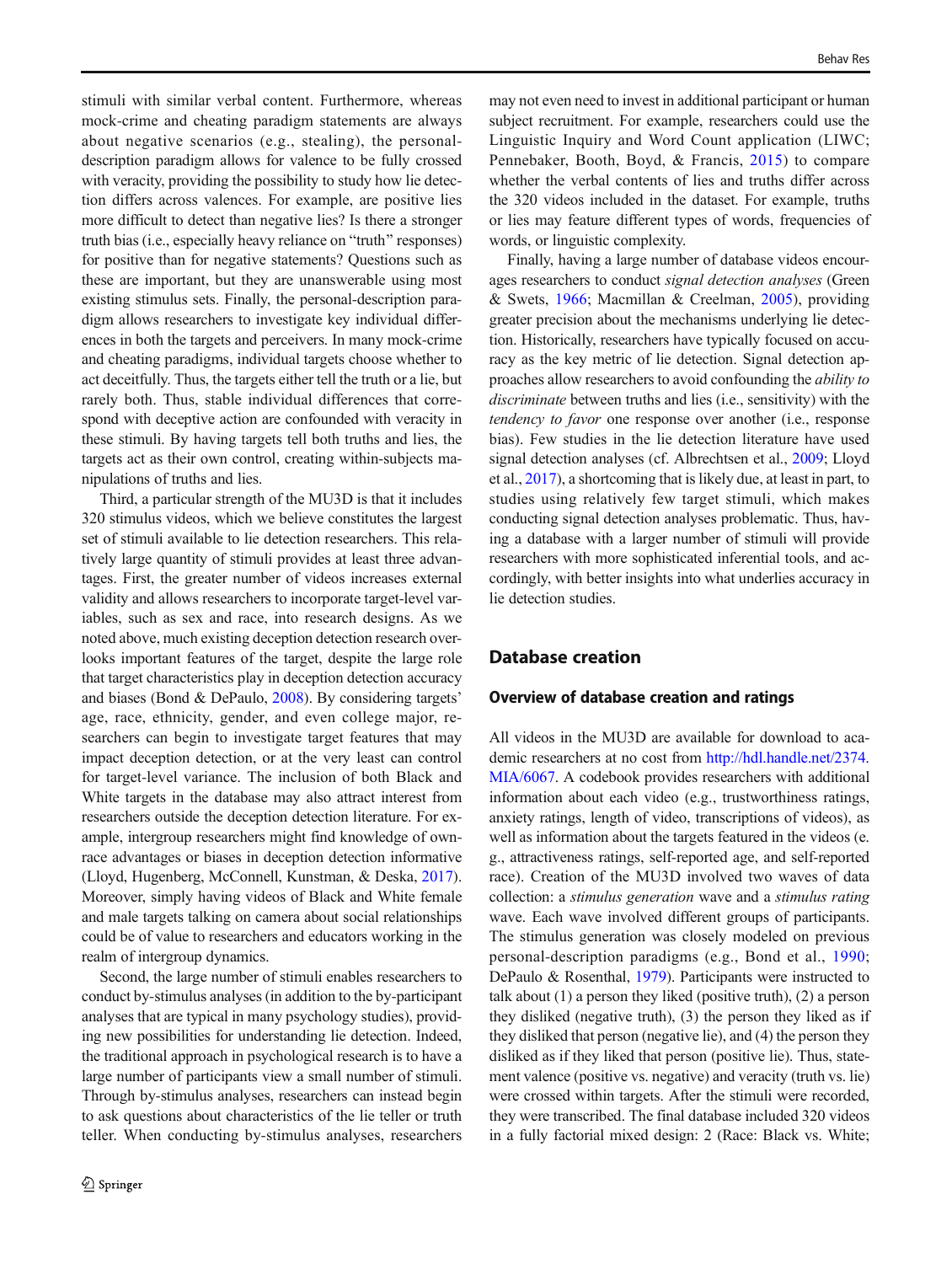between subjects)  $\times$  2 (Sex: male vs. female; between subjects)  $\times$  2 (Valence: positive vs. negative; within subjects)  $\times$ 2 (Veracity: honest vs. dishonest; within subjects).

During the stimulus rating wave, a separate sample of participants (hereafter referred to as *raters*) viewed the videos and engaged in two tasks. First, raters attempted to discriminate truths from lies for each video viewed. Second, they evaluated each of the targets in the videos on attractiveness, trustworthiness, and anxiety.

#### Wave 1: Stimulus generation

Target participants A total of 112 (33 Black female, 27 Black male, 25 White female, and 27 White male) students and staff members were recruited from Miami University's campus, who ranged in age from 18 to 26 years ( $M_{age} = 20.13$ ,  $SD_{age} = 1.56$ ). Participants volunteered without reimbursement, received partial course credit, or were paid \$20.

Apparatus The videos were recorded using a c525 Logitech HD Webcam with a video resolution of  $1,280 \times 720$  and a frame rate of 30 fps, connected to a computer to record all videos and audio using its built-in microphone.

Stimulus collection Upon entering the laboratory, the target participants were seated in a private, webcam-equipped cubicle and consented to participate. They then engaged in the video-recorded lie detection task. The experimenter began each recording with a prompt, left the cubicle, and returned 45 s later to stop the recording. For the first video, the experimenter said: "Please describe a person you know who you truly like, talk about why you like that person, and describe their positive qualities.^ All participants were asked not to use the name of the person described, but instead to use only the pronoun "him," "her," or "they." The experimenter started a video recording and a 45-s timer before exiting the cubicle. After the 45 s elapsed, the experimenter administered the second prompt: "Now, describe the same person you just spoke about, but this time lie and describe that person as if you dislike them, talk about why you dislike that person, and describe their negative qualities." After 45 s, this procedure was repeated again with the following prompts: "Please describe a person you know who you truly dislike, talk about why you dislike that person, and describe their negative qualities" and "Now, describe the same person you just spoke about, but this time lie and describe that person as if you like them, talk about why you like that person, and describe their positive qualities.<sup>"</sup>

This procedure resulted in the generation of four relatively low-stakes lie detection videos per participant, fully crossing valence (negative vs. positive) with

veracity (truths vs. lies). All participants responded to the prompts in the same order,<sup>1</sup> were urged to be convincing, and were asked to speak for the entire 45 s. After responding to all four prompts, participants completed a demographics questionnaire assessing age, race, ethnicity, gender, and major or affiliation with the University, before being thanked, compensated (if applicable), and debriefed. After debriefing, participants were asked to separately provide consent for the researchers to keep and edit their videos, and for the researchers to use their videos in future research. All participants signed both video consent forms enabling their videos to be edited and shared as a research resource.

Stimulus selection In total, 448 videos were created (four videos each for 112 target participants). We selected 20 targets from each of the four target categories (i.e., Black female, Black male, White female, White male), yielding a total of 320 selected videos. These targets were selected primarily on the basis of a priori inclusion criteria: Participants responded to all four prompts, spoke for at least 20 s in each of the four videos, followed directions (e.g., spoke about a friend as opposed to an actor or a political figure), did not disrupt the camera with excessive movement (e.g., banging on the table), and remained in frame throughout all four videos. When more than 20 targets met the a priori inclusion criteria, we selected the 20 targets with the best video quality, and when the video quality was not visibly different, targets were chosen on the basis of random selection.<sup>2</sup>

Stimulus preparation The 320 selected videos were cropped to remove the first few seconds (i.e., the period when the experimenter left the cubicle) and the tone that signaled the end of 45 s. The videos were cropped so that they concluded at the end of a complete sentence or thought. Videos in which participants did not speak for the full 45 s were cropped to eliminate periods of silence near the end of the video. The exact length (and other information) for each video is included in the MU3D codebook.

<sup>&</sup>lt;sup>1</sup> Because the prompts were always given in the same order, order effects could be a concern. For example, participants could have been more convincing when telling positive lies (Video 4) than negative lies (Video 2) or than telling negative truths (Video 3) than positive truths (Video 1) because they had previously practiced telling a lie or the truth. This pattern of results would best be represented by a valence by veracity interaction (i.e., greater "truth" responding to positive than to negative lies, but greater "truth" responding to negative than to positive truths). Although order effects cannot be completely ruled out, given the present study design, we conducted a 2 (Valence)  $\times$  2 (Veracity) ANOVA on "truth" responding. We found no evidence of such a

valence by veracity interaction  $[F(1, 316) = 2.10, p = .148]$ .<br><sup>2</sup> Only the 20 selected targets from each category were transcribed, rated in Wave 2, and included in the MU3D codebook. However, researchers might be interested in using the unselected targets in their own research. We are happy to share these videos as well, upon request.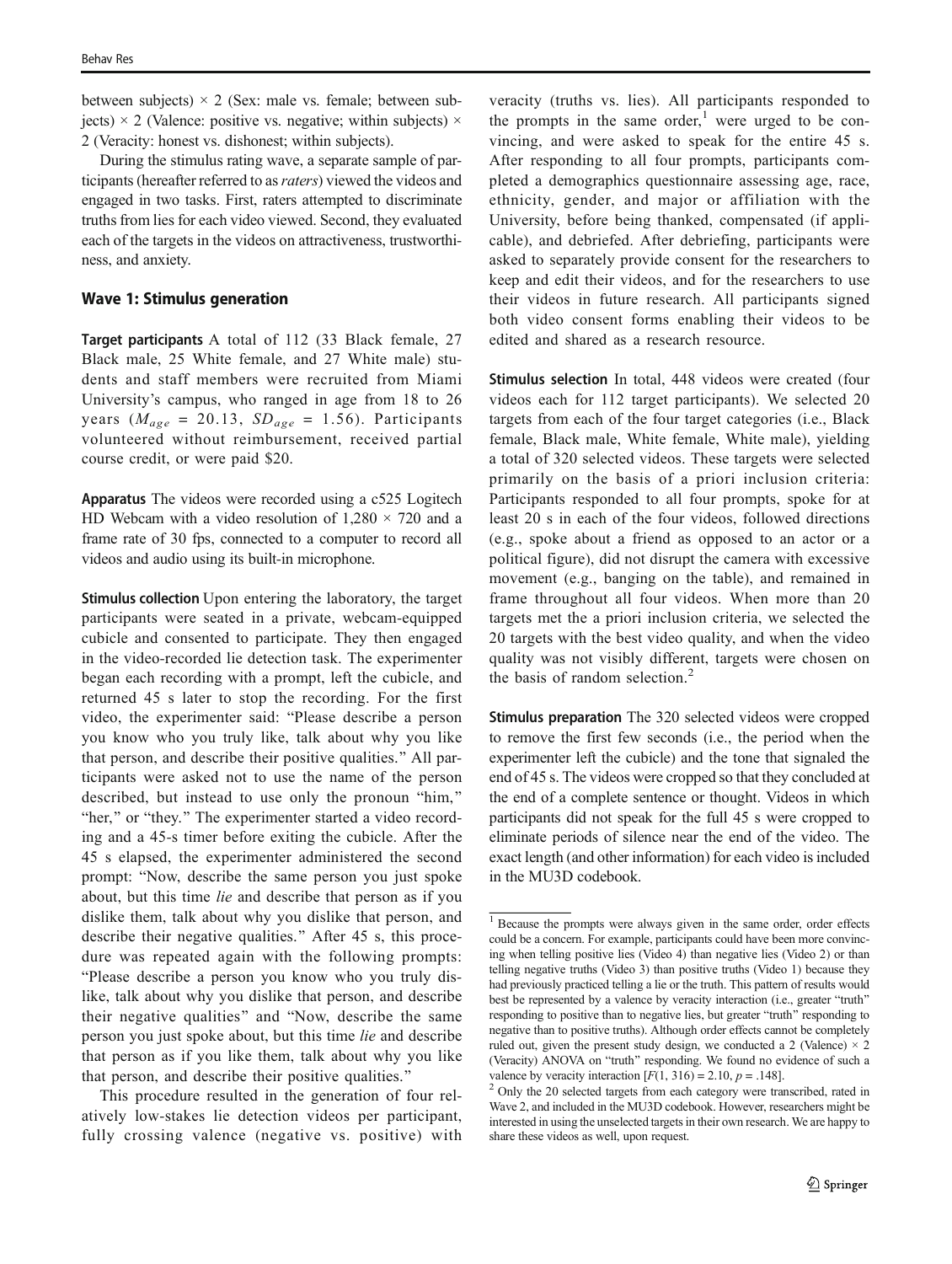#### Inter-wave: Database transcriptions

Transcribers Six trained undergraduate research assistants (five female, one male) transcribed the verbal content from the 320 selected deception detection videos.

Transcription procedure During an eight-week period, each research assistant was assigned six to eight videos each week to transcribe. Transcribers had access to both video and audio content while generating their transcriptions. The six transcribers and project PI met weekly to discuss any transcription issues or questions (e.g., statements that were difficult to understand, transcribers questioning whether to report a noise generated by the target as a verbalization). If issues were reported, the entire group watched the video until unanimous agreement resolved the concern. Transcriptions include all word and word-like vocalizations (e.g., um, uh) but not other vocalizations (e.g., coughs, throat clearing, laughs).

#### Wave 2: Deception detection and stimulus ratings

Participants A total of 405 participants, recruited from Amazon's Mechanical Turk, attempted to accurately detect deception from the videos and provided subjective ratings of the videos in exchange for monetary compensation (\$1.50). Our goal was to collect as many high-quality ratings as possible, to maximize reliable mean values while not exceeding our available funding resources. The raters included 203 men and 199 women (three did not disclose their gender) and were primarily White (338 White, 28 Black, 26 Asian, seven bi- or multiracial, three American Indian or Alaska Native, one Native Hawaiian or Pacific Islander, one other, and one nonresponse) and ranged in age from 18 to 78 ( $M_{age} = 34.45$ ,  $SD_{age} = 11.34$ .

Procedure The raters were randomly assigned to one of 20 video sets created from the 320 deception detection videos. Each video set included a negative truth, negative lie, positive truth, and positive lie from four different targets from each speaker demographic category (i.e., Black female, Black male, White female, White male). Thus, each rater evaluated 16 videos from the database (i.e., four Black female videos, four Black male videos, four White female videos, and four White male videos), but never saw a given target more than once. Each rater viewed the same number of lie and truth videos from each demographic category of speaker. Furthermore, each rater viewed an equal number of positive and negative statements from each demographic category of speaker. The 16 videos to be evaluated were presented one at a time in a randomized order. Progression through the study was controlled such that participants could not continue to the ratings until the duration of the video had elapsed. Following each video, raters responded to four questions in

a fixed order: "Is this person telling a truth or a lie?," "How attractive is this person?," "How trustworthy is this person?," and "How anxious is this person?" The first question was assessed via a forced-choice dichotomous selection of "Truth" or "Lie." The remaining three questions were assessed with scales ranging from 1 (Not at all) to 7 (Extremely).

# **Results**

## Video information

Detailed information about each video (as well as target level video ratings) is available in the codebook. Here, we report descriptive statistics about the videos. First, the videos averaged 35.73 s in length (Min = 24.33, Max = 43.60,  $SD = 3.49$ ). The lengths of the female targets'  $(M = 35.84, SD = 3.52)$  and male targets' ( $M = 35.61$ ,  $SD = 3.47$ ) videos were comparable,  $t(318) = .56, p = .574, d = 0.07$ , as were the lengths of videos by Black ( $M = 35.59$ ,  $SD = 3.30$ ) and White ( $M = 35.86$ ,  $SD =$ 3.68) targets,  $t(318) = -0.69$ ,  $p = .490$ ,  $d = -0.08$ . Furthermore, the negative  $(M = 35.80, SD = 3.34)$  and positive  $(M = 35.66, SD = 3.64)$  videos were of similar length,  $t(318) =$ .37,  $p = .713$ ,  $d = 0.04$ , as were the videos of lies ( $M = 35.54$ ,  $SD = 3.54$ ) and truths ( $M = 35.92$ ,  $SD = 3.44$ ),  $t(318) = -0.96$ ,  $p = .337, d = -0.11.$ 

Similar analyses were conducted on the mean word counts. The transcriptions of the videos averaged 106.69 words in length (Min = 46.00, Max = 160.00,  $SD = 23.48$ ). The analyses indicated that the female videos ( $M = 102.44$ ,  $SD =$ 24.09) had fewer words than the male videos ( $M = 110.94$ ,  $SD = 22.12$ ,  $t(318) = -3.29$ ,  $p = .001$ ,  $d = -0.37$ , and that the videos of Black targets ( $M = 102.46$ ,  $SD = 24.38$ ) had fewer words than those of White targets ( $M = 110.92$ ,  $SD = 21.81$ ),  $t(318) = -3.27, p = .001, d = -0.37$ . However, the negative (M)  $= 108.36$ ,  $SD = 22.54$ ) and positive ( $M = 105.01$ ,  $SD = 24.34$ ) videos were comparable in word count,  $t(318) = 1.28$ ,  $p =$ .202,  $d = 0.14$ , as were the transcriptions of videos with lies  $(M = 107.57, SD = 24.35)$  and truths  $(M = 105.81, SD =$ 22.62),  $t(318) = 0.67$ ,  $p = .503$ ,  $d = 0.07$ . In the present work, we do not explore transcription content, but we anticipate that future researchers will investigate questions involving speech content and deception detection.

#### Lie detection and video ratings

Below, we present descriptive analyses of the deception detection task and subjective video ratings at both the video ( $N = 320$ ) and target ( $N = 80$ ) levels. These are bystimulus analyses because the raters viewed only a small subset of the available videos. A by-participant analysis was impractical here, given the number of missing observations that such an analysis would have entailed. Our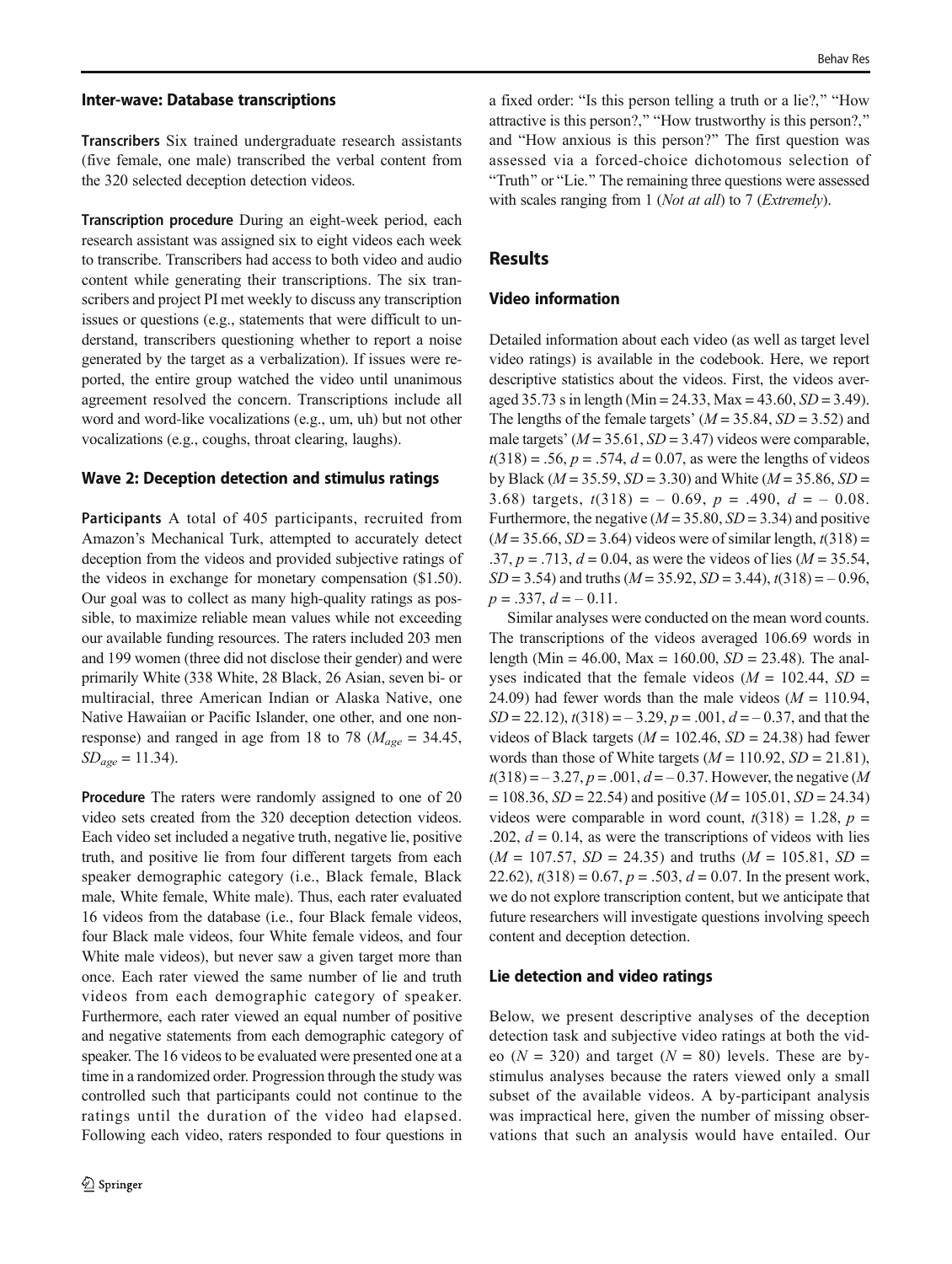primary goals were to assess rater reliability, performance (i.e., truth bias and accuracy), and subjective judgments.

Video-level analyses We first calculated the interrater reliability of video attractiveness ( $\alpha = .87$ ), trustworthiness ( $\alpha = .63$ ), and nervousness ( $\alpha$  = .73) ratings. We then calculated average attractiveness, nervousness, and trustworthiness ratings for each video across all participants who had viewed the video. We also computed the proportions of correct responses (i.e., accuracy) and the proportions of "truth" responses (i.e., truth proportion) from the perceivers of each video. Signal detection analyses were not feasible for video-level analyses. The calculation of sensitivity and bias (described in greater detail in the target-level analyses section below) necessitate the calculation of hits (i.e., correct identification of lies) and false alarms (i.e., incorrect labeling of truths as lies) for the stimulus of interest. However, a given video could only contribute either hits (i.e., lie videos) or false alarms (i.e., truth videos), making signal detection analyses impossible.

Table 1 presents descriptive statistics and correlations among the variables averaging across all videos in the stimulus set. Zero-order correlations indicated that accuracy and truth proportion were unrelated. Furthermore, accuracy was not associated with attractiveness, trustworthiness, or anxiousness. Thus, at the video level, it does not appear that attractiveness, trustworthiness, or anxiousness served as effective cues to deception detection. However, the proportion of "truth" responses was associated with trustworthiness and anxiousness, but not with attractiveness. In other words, the videos in which targets appeared relatively more trustworthy or less anxious were ascribed relatively more "truth" responses. Finally, and perhaps unsurprisingly, trustworthiness and anxiousness were negatively correlated.

We also conducted multiple regression analyses to explore the independent effects of attractiveness, trustworthiness, and anxiousness on both accuracy and truth proportion (see Table 2). Mirroring the results above, we observed no evidence that video-level ratings of attractiveness, trustworthiness, or anxiousness predicted accuracy. However, video-level ratings of attractiveness, trustworthiness, and anxiousness each uniquely contributed to the

Table 1 Video-level analyses, including means, standard deviations, and correlations among the variables

| Variable            | Mean | SD.           | $\mathbf{1}$ | $\mathcal{L}$                        |         |           |
|---------------------|------|---------------|--------------|--------------------------------------|---------|-----------|
| 1. Accuracy         | .52  | .21           |              |                                      |         |           |
| 2. Truth proportion | .59  | .18           | .03          |                                      |         |           |
| 3. Attractive       | 4.08 | 0.58          | .09          | .09                                  |         |           |
| 4. Trustworthy      | 4.16 | $0.52 \t .02$ |              | $.83***$                             | $21***$ |           |
| 5. Anxious          | 3.04 |               |              | $0.65$ . $03 - .65^{***}$ $-.13^{*}$ |         | $-.64***$ |

 $p < .05.$  \*\*\*  $p < .001.$ 

Table 2 Video-level multiple regression analyses regressing accuracy and truth proportion on attractiveness, trustworthiness, and anxiousness

| Predictors  | Outcome variables |
|-------------|-------------------|
|             | Accuracy          |
|             | β                 |
| Attractive  | .08               |
| Trustworthy | .05               |
| Anxious     | .08               |
|             | Truth proportion  |
|             | β                 |
| Attractive  | $-.09$            |
| Trustworthy | ***<br>.72        |
| Anxious     | 宗宗宗<br>$-.20$     |

\*\*  $p < .01$ . \*\*\*  $p < .001$ 

truth judgments. Videos featuring relatively more anxious and more attractive targets were less trusted (i.e., were ascribed fewer "truth" responses), whereas videos featuring more trustworthy targets were more trusted. The accuracy, truth proportion, and subjective ratings for specific videos are available in the video-level tab of the codebook.

Target-level analyses We first calculated the interrater reliability of target attractiveness ( $\alpha$  = .95), trustworthiness ( $\alpha$  = .84), and nervousness ratings ( $\alpha$  = .91), and then we calculated the mean attractiveness, nervousness, and trustworthiness ratings for each target. Because all targets supplied both truthful and deceitful statements (allowing for calculation of both hits and false alarms; see below for more details), we could use signal detection analyses at the target level. Thus, in addition to accuracy and proportion of "truth" responses, we also calculated sensitivity  $(d')$  and criterion  $(c)$ . Sensitivity indexes the raters' ability to discriminate targets' truths from lies, whereas the criterion indexes the degree to which individual raters favored the "truth" response over the "lie" response. To calculate sensitivity and criterion, we first calculated the proportions of hits (i.e., correct identification of a lie) and false alarms (i.e., calling a truthful statement a lie) and, as is common in signal detection analyses, cells with proportions of 1 or 0 were replaced with .99 or .01, respectively (Macmillan & Kaplan, [1985](#page-10-0)). These proportions were then standardized, and sensitivity was calculated by subtracting the standardized false alarms from the standardized hits. Greater sensitivity (d') values indicate that raters were better able to distinguish truths from lies (i.e., better deception detection). Criterion was calculated by adding the standardized measures of hits and false alarms before dividing  $by - 2$ . Thus, greater criterion values indicate more "truth" responses and fewer "lie" responses (i.e., a greater truth bias).

Table [3](#page-7-0) presents descriptive statistics and correlations among the variables, averaging across all targets in the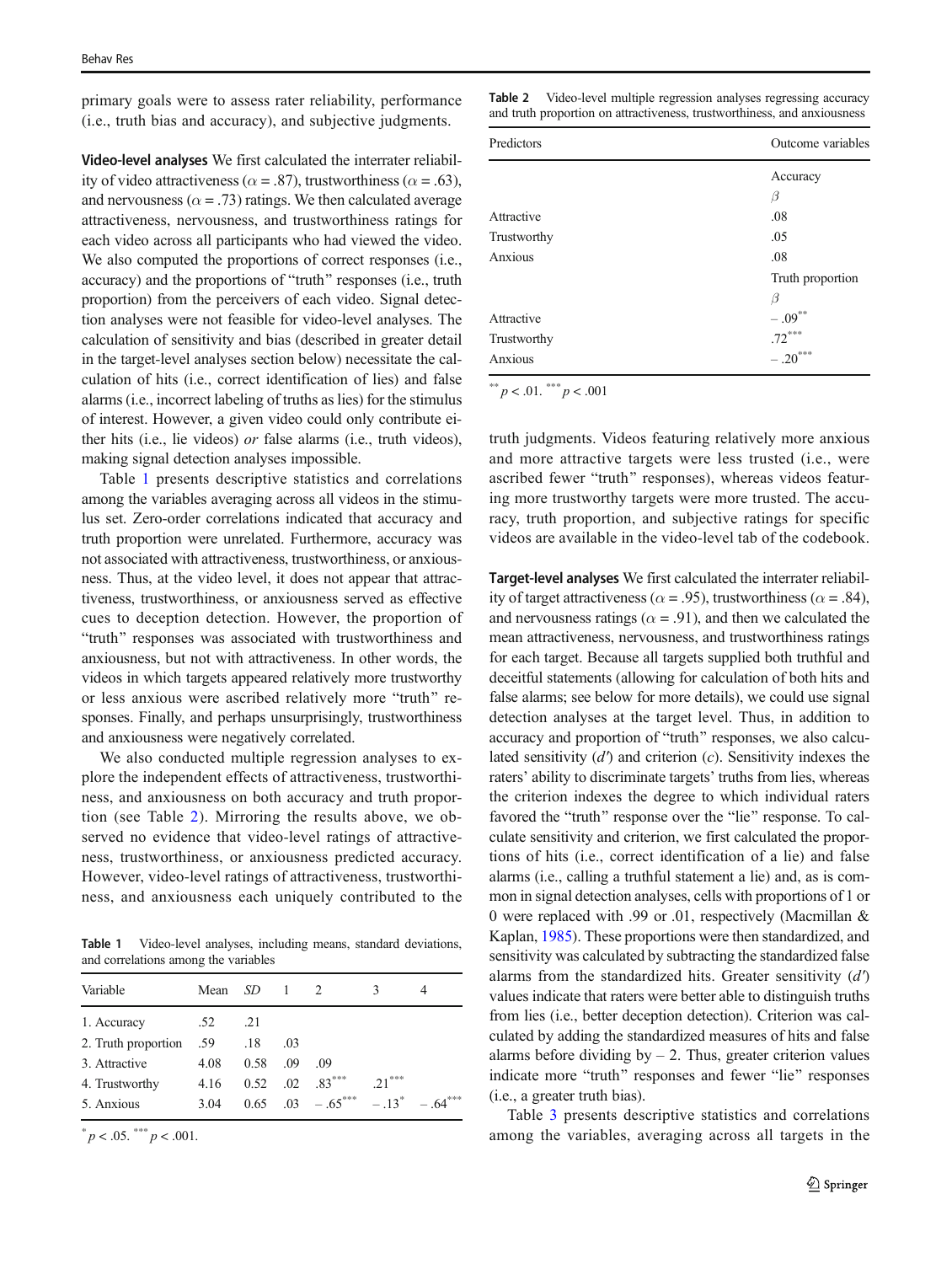| Table 3<br>Target-level analyses, including means, standard deviations, and correlations among the variables |      |      |          |           |          |           |        |           |
|--------------------------------------------------------------------------------------------------------------|------|------|----------|-----------|----------|-----------|--------|-----------|
| Variable                                                                                                     | Mean | SD   |          |           | 3        | 4         |        | 6         |
| 1. Sensitivity                                                                                               | .10  | .38  |          |           |          |           |        |           |
| 2. Criterion                                                                                                 | .26  | .37  | $-.01$   |           |          |           |        |           |
| 3. Accuracy                                                                                                  | .52  | .07  | $.99***$ | $-.04$    |          |           |        |           |
| 4. Truth proportion                                                                                          | .60  | .13  | $-.01$   | $.99***$  | $-.04$   |           |        |           |
| 5. Attractive                                                                                                | 4.08 | 0.51 | $.29***$ | .03       | $.29***$ | .03       |        |           |
| 6. Trustworthy                                                                                               | 4.16 | 0.29 | .06      | $.91***$  | .03      | $.91***$  | .11    |           |
| 7. Anxious                                                                                                   | 3.04 | 0.51 | $-.04$   | $-.75***$ | $-.02$   | $-.76***$ | $-.08$ | $-.73***$ |

<span id="page-7-0"></span>

\*\*  $p < .01.$ \*\*\*  $p < .001$ 

stimulus set. As we would expect in any design with equal representation of truths and lies (i.e., 50% truths and 50% lies), sensitivity and accuracy  $(r = .99)$  as well as criterion and truth proportion  $(r = .99)$  were strongly correlated. However, as researchers employ methods that deviate from 50% truths and 50% lies, these correlations would be expected to shift. Thus, despite these strong correlations, we discourage readers from concluding that sensitivity and accuracy or criterion and truth proportion are interchangeable terms across situations or research paradigms. Zero-order correlations indicated that both accuracy and sensitivity were positively related to attractiveness, with more attractive targets being easier for raters to "read" correctly. Congruent with the video-level analyses, criterion and truth proportion were related to trustworthiness and anxiousness. Specifically, both truth proportion and criterion increased as targets were rated as less anxious or more trustworthy.

We then conducted multiple regression analyses to explore the independent effects of attractiveness, trustworthiness, and anxiousness on sensitivity, criterion, accuracy, and truth proportion (see Table 4). The results indicated that for sensitivity and accuracy, attractiveness was the only unique predictor. That is, relatively more attractive targets predicted greater deception detection among raters. Ratings of target trustworthiness and anxiousness again predicted truth proportion as well as criterion. Specifically, relatively more anxious targets elicited less "truth" responding from raters, whereas relatively more trustworthy targets elicited greater "truth" responding from raters. For the target-level mean ratings for accuracy, truth proportion, sensitivity, and criterion values, see the target-level database codebook.

# General discussion

The ability to detect deception is a valuable skill that predicts important life outcomes (e.g., Belot et al., [2010](#page-9-0); Carton et al., [1999;](#page-9-0) Planalp & Honeycutt, [1985](#page-10-0)). For social scientists conducting research on this topic, having a large pool of freely available stimuli would benefit scholars who study deception,

intergroup relations, and social perception more broadly. At present, some valuable resources have been made available by ten Brinke et al. ([2014\)](#page-10-0) and by Levine (2007), and as we noted, there are strengths of these stimuli (e.g., their applicability to high-stakes situations). However, having access to a large number of experimentally controlled stimuli (e.g., telling truths and lies about both positive and negative statements) featuring targets with diverse characteristics (e.g., race, gender, varying degrees of perceived attractiveness and trustworthiness) will also provide researchers in a number of literatures with a valuable resource. Such a database will allow researchers to focus more on advancing theory and generating

Table 4 Target-level multiple regression analyses regressing sensitivity, criterion, accuracy, and truth proportion on attractiveness, trustworthiness, and anxiousness

| Predictors  | Outcome variables    |  |  |
|-------------|----------------------|--|--|
|             | Sensitivity          |  |  |
|             | β                    |  |  |
| Attractive  | $.29*$               |  |  |
| Trustworthy | .04                  |  |  |
| Anxious     | .02                  |  |  |
|             | Criterion            |  |  |
|             | β                    |  |  |
| Attractive  | $-.07$               |  |  |
| Trustworthy | $.78^{\ast\ast\ast}$ |  |  |
| Anxious     | $-.19***$            |  |  |
|             | Accuracy             |  |  |
|             | β                    |  |  |
| Attractive  | $.29*$               |  |  |
| Trustworthy | .01                  |  |  |
| Anxious     | .02                  |  |  |
|             | Truth proportion     |  |  |
|             | β                    |  |  |
| Attractive  | $-.07$               |  |  |
| Trustworthy | $.78^{\ast\ast\ast}$ |  |  |
| Anxious     | $-.20$ <sup>**</sup> |  |  |

 $p < .05.$  \*\*  $p < .01.$  \*\*\*  $p < .001$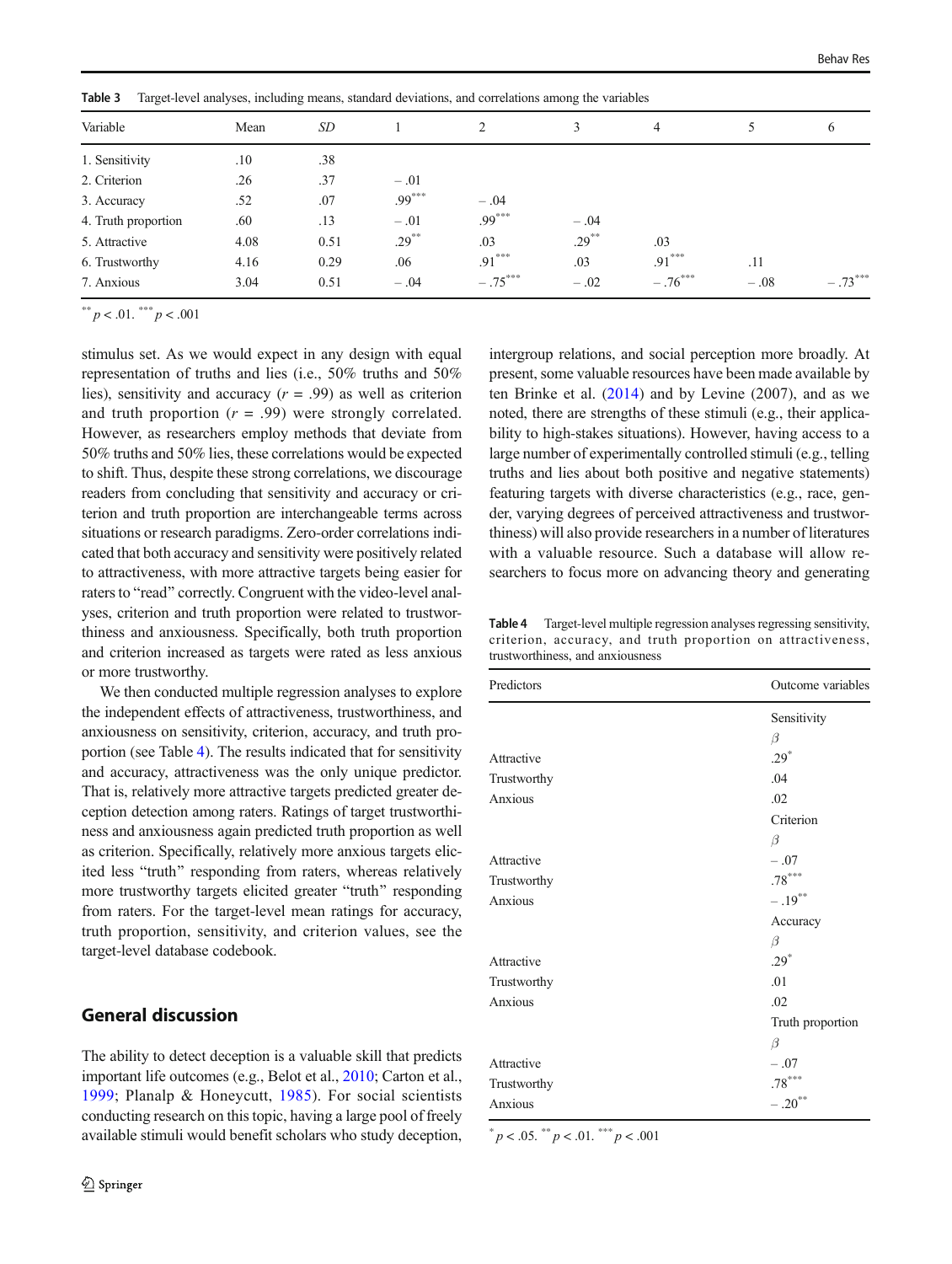new findings than on the painstaking process of stimulus set development. Furthermore, having such a large pool of stimuli will aid researchers using more sophisticated analytical strategies, such as signal detection theory, further advancing our knowledge of deception and social perception processes in related fields.

In the present work, we introduced the MU3D, a free resource containing 320 videos of Black and White targets, female and male, telling truths and lies about statements that are positive or negative in valence. The goal of the project was to create a flexible, free resource for researchers interested in conducting work involving well-controlled truth–lie statements presented by targets with considerable diversity (as compared to most existent databases). As such, the MU3D joins other recent database contributions, such as the Chicago Face Database (Ma, Correll, & Wittenbrink, [2015\)](#page-10-0), in providing researchers with high-quality, tightly controlled, well-normed stimuli that also offer target diversity in ways that are often difficult (or even impossible) to achieve in many research environments. We do not expect the MU3D to replace all existing lie detection stimuli. Indeed, the characteristics of the MU3D make it less desirable for research involving criminal or high-stakes deception. However, we believe that the MU3D will create new research opportunities for people who study lie detection, intergroup relations, and social perception more broadly.

Descriptive analyses of the video characteristics (e.g., length) and subjective ratings (e.g., attractiveness) suggest consistency in video length, adequate interrater reliability, and meaningful variability in the subjective ratings. Specifically, video-level analyses indicated that videos with relatively more trustworthy targets were evaluated as being more truthful. Conversely, videos with relatively more anxious targets were evaluated as being less truthful. Target-level analyses echoed this finding, but they also revealed that both sensitivity and accuracy increased for targets greater in attractiveness. Although these analyses were descriptive and exploratory in nature, they enhance the validity of the stimulus set (e.g., anxiousness was negatively correlated with "truth" responding) and suggest numerous avenues for future work. For example, although the videos generated by Black and White target participants did not differ in length, the videos of White targets contained significantly more words than the videos of Black targets. Future research might delve deeper into this finding by exploring whether deception detection videos generated by Blacks and Whites differ in other meaningful ways.

### Advantages of the MU3D

In developing the MU3D, we used the personal description paradigm in order to maximize experimental control and generalizability to everyday deception circumstances. This

method controls for targets' individual differences (i.e., all targets tell truths and lies) and fully crosses veracity with the valence of the statement. To highlight just one such advantage, we noted earlier the possibility that the valence of a statement could affect both lie detection accuracy and truth bias, and the MU3D enabled us to test this hypothesis. Using the existing database, we conducted independent-samples  $t$  tests comparing the 160 negative and 160 positive videos on accuracy and the proportion of "truth" responses. The results indicated that positive and negative videos did not differ in terms of accuracy,  $t(318) = -1.28$ ,  $p = .202$ ,  $d = -0.14$ , but that negative statement videos ( $M = .57$ ,  $SD = .18$ ) were less trusted than positive statement videos ( $M = .62$ ,  $SD = .19$ ),  $t(318) = -2.07$ ,  $p = .039$ ,  $d = -0.23$ . Many other questions can be tested with the data provided in the current database (e.g., examining linguistic content among targets with different characteristics), and researchers can further use these stimuli to evaluate other (as yet unmeasured) dimensions of interest in order to explore new questions relevant to their programs of research.

In addition to enhanced experimental control, the MU3D features a relatively sizable number of videos and targets, enabling greater external validity, exploration of target-level characteristics in deception detection, and signal detection analyses. The MU3D will likely be useful both for investigating novel hypotheses (e.g., does valence affect deception detection?) and for revisiting previously demonstrated effects or exploring controversies in the literature. For example, previous research has investigated the effect of target sex on deception detection accuracy, with little consensus (e.g., DePaulo & Tang, [1994;](#page-9-0) Forrest & Feldman, [2000](#page-9-0); Porter, Campbell, Stapleton, & Birt, [2002\)](#page-10-0). Some researchers have reported greater accuracy when judging female as compared to male targets (DePaulo & Tang, [1994](#page-9-0); Forrest & Feldman, [2000\)](#page-9-0), whereas other researchers have reported greater accuracy when viewing male as compared to female targets (Porter et al., [2002](#page-10-0)). Notably, all of the studies mentioned above featured small stimulus sets (DePaulo & Tang, [1994:](#page-9-0) four female and four male targets; Forrest & Feldman, [2000:](#page-9-0) eight male and eight female targets; Porter et al., [2002:](#page-10-0) four male and four female targets) generated by the study authors, which could have varied in numerous, nonsystematic ways. The MU3D can provide additional insight into inconsistent findings, especially those with relatively small stimulus sets. For instance, using the MU3D target-level data, we conducted an independent-samples  $t$  test comparing accuracy for female and male targets. This analysis yielded a nonsignificant result,  $t(78) = 1.29$ ,  $p = .200$ ,  $d = 0.29$ . Thus, with this relatively large sample of targets, we saw little evidence that target gender affects accuracy. When inconsistent findings like those noted above occur, this usually indicates undiscovered moderators. Discovering such important qualifiers will be imperative for researchers situated at the intersection of gender and deception detection.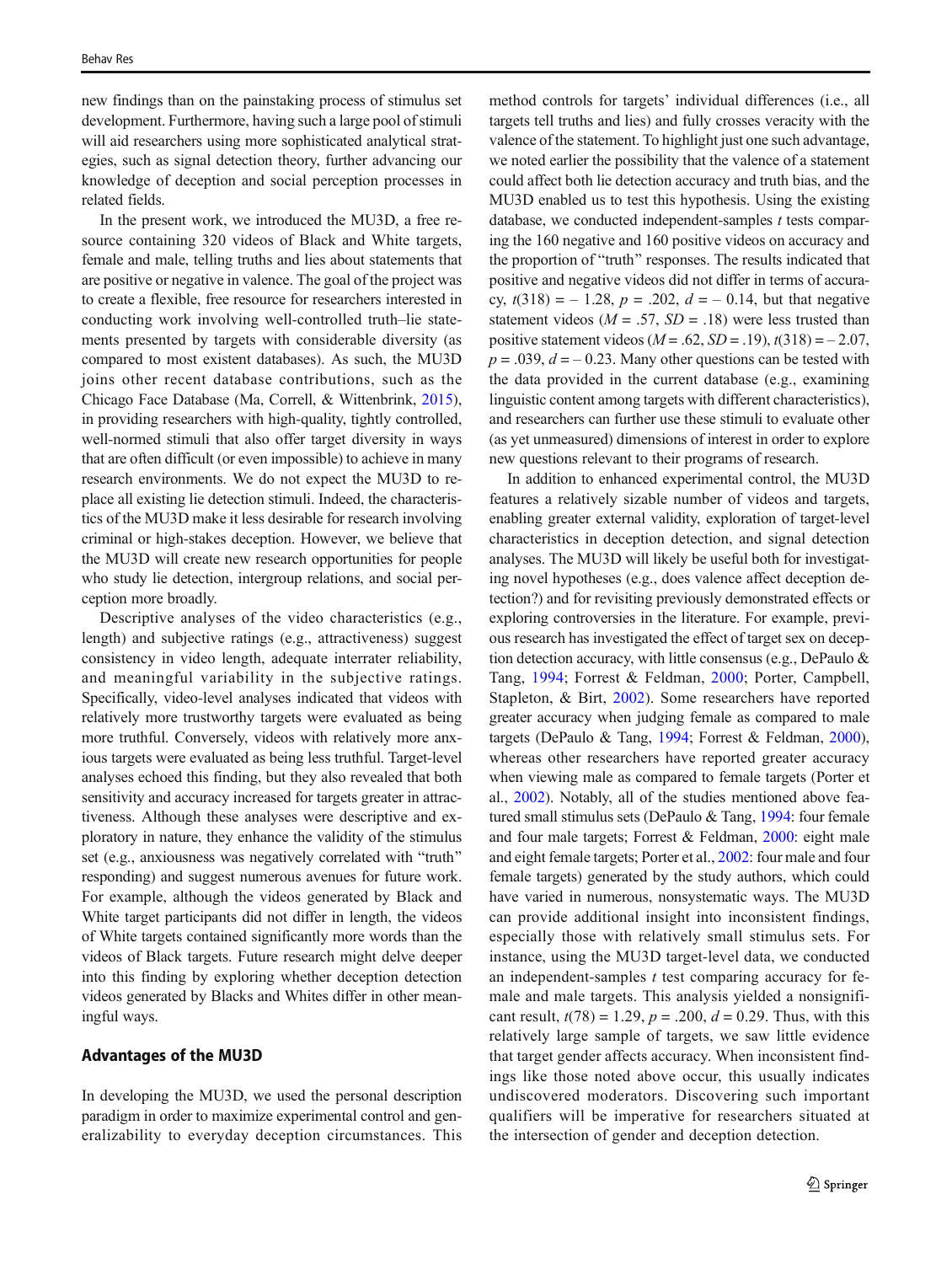<span id="page-9-0"></span>Finally, the database includes Black as well as White targets. Because group membership, and race specifically, impacts many facets of intergroup relations and interpersonal sensitivity, including face memory (Hugenberg, Young, Bernstein, & Sacco, 2010), emotion detection (Elfenbein & Ambady, 2002; Kunstman, Tuscherer, Trawalter, & Lloyd, 2016), social interactions (Bergsieker, Shelton, & Richeson, 2010; McConnell & Leibold, [2001\)](#page-10-0), anxiety recognition (Gray, Mendes, & Denny-Brown, 2008), and lie detection (Lloyd et al., [2017\)](#page-10-0), we believe that the possibility of applying the MU3D to literatures beyond lie detection is a notable strength of the database.

#### Accessing the MU3D

As we noted above, the MU3D (i.e., video files and associated codebook) can be accessed at [http://hdl.handle.net/2374.MIA/](http://hdl.handle.net/2374.MIA/6067) [6067.](http://hdl.handle.net/2374.MIA/6067) Before downloading, researchers are required to agree to the terms of use indicated on the website. Upon this agreement, the entire database and associated codebook can be downloaded for free.

Author note We thank Britney Crosby, Joia Mitchell-Holman, Kelli Peterman, and Michaela Williams for their help with video collection. Preparation of the manuscript was supported by National Science Foundation Grant BCS-1423765.

# **References**

- Albrechtsen, J. S., Meissner, C. A., & Susa, K. J. (2009). Can intuition improve deception detection performance?. Journal of Experimental Social Psychology, 45, 1052–1055.
- Belot, M., Bhaskar, V., & van de Ven, J. (2010). Promises and cooperation: Evidence from a TV game show. Journal of Economic Behavior & Organization, 73, 396–405.
- Bergsieker, H. B., Shelton, J. N., & Richeson, J. A. (2010). To be liked versus respected: Divergent goals of interracial interactions. Journal of Personality and Social Psychology, 99, 248–264.
- Bogaard, G., Meijer, E. H., Vrij, A., & Merckelbach, H. (2016). Strong, but wrong: Lay people's and police officers' beliefs about verbal and nonverbal cues to deception. PLoS ONE, 11, e0156615. [https://doi.](https://doi.org/10.1371/journal.pone.0156615) [org/10.1371/journal.pone.0156615](https://doi.org/10.1371/journal.pone.0156615)
- Bond, C. F., & DePaulo, B. M. (2006). Accuracy of deception judgments. Personality and Social Psychology Review, 10, 214–234.
- Bond, C. F., & DePaulo, B. M. (2008). Individual differences in judging deception: Accuracy and bias. Psychological Bulletin, 134, 477– 492. <https://doi.org/10.1037/0033-2909.134.4.477>
- Bond, C. F., Omar, A., Mahmoud, A., & Bonser, R. N. (1990). Lie detection across cultures. Journal of Nonverbal Behavior, 14, 189–204.
- ten Brinke, L., & Porter, S. (2012). Cry me a river: Identifying the behavioral consequences of extremely high-stakes interpersonal deception. Law and Human Behavior, 36, 469–477.
- Carton, J. S., Kessler, E. A., & Pape, C. L. (1999). Nonverbal decoding skills and relationship well-being in adults. Journal of Nonverbal Behavior, 23, 91–100.
- DePaulo, B. M., Kashy, D. A., Kirkendol, S. E., Wyer, M. M., & Epstein, J. A. (1996). Lying in everyday life. Journal of Personality and Social Psychology, 70, 979–995.
- DePaulo, B. M., Lindsay, J. J., Malone, B. E., Muhlenbruck, L., Charlton, K., & Cooper, H. (2003). Cues to deception. Psychological Bulletin, 129, 74–118. <https://doi.org/10.1037/0033-2909.129.1.74>
- DePaulo, B. M., & Rosenthal, R. (1979). Telling lies. Journal of Personality and Social Psychology, 37, 1713–1722.
- DePaulo, B. M., & Tang, J. (1994). Social anxiety and social judgment: The example of detecting deception. Journal of Research in Personality, 28, 142–153.
- Elfenbein, H. A., & Ambady, N. (2002). On the universality and cultural specificity of emotion recognition: A meta-analysis. Psychological Bulletin, 128, 203–235. [https://doi.org/10.1037/](https://doi.org/10.1037/0033-2909.128.2.203) [0033-2909.128.2.203](https://doi.org/10.1037/0033-2909.128.2.203)
- Evans, J. R., Michael, S. W., Meissner, C. A., & Brandon, S. E. (2013). Validating a new assessment method for deception detection: Introducing a psychologically based credibility assessment tool. Journal of Applied Research in Memory and Cognition, 2, 33–41.
- Forrest, J. A., & Feldman, R. S. (2000). Detecting deception and judge's involvement: Lower task involvement leads to better lie detection. Personality and Social Psychology Bulletin, 26, 118–125.
- Frank, M. G., & Ekman, P. (1997). The ability to detect deceit generalizes across different types of high-stake lies. Journal of Personality and Social Psychology, 72, 1429–1439.
- Gray, H. M., Mendes, W. B., & Denny-Brown, C. (2008). An in-group advantage in detecting intergroup anxiety. Psychological Science, 19, 1233–1237.
- Green, D. M., & Swets, J. A. (1966). Signal detection theory and psychophysics. New York, NY: Wiley.
- Hugenberg, K., Young, S. G., Bernstein, M. J., & Sacco, D. F. (2010). The categorization–individuation model: An integrative account of the other-race recognition deficit. Psychological Review, 117, 1168– 1187. <https://doi.org/10.1037/a0020463>
- Kassin, S. M., Meissner, C. A., & Norwick, R. J. (2005). "I'd know a false confession if I saw one": A comparative study of college students and police investigators. Law and Human Behavior, 29, 211– 227.
- Kircher, J. C., Horowitz, S. W., & Raskin, D. C. (1988). Meta-analysis of mock crime studies of the control question polygraph technique. Law and Human Behavior, 12, 79–90.
- Kunstman, J. W., Tuscherer, T., Trawalter, S., & Lloyd, E. P. (2016). What lies beneath? Minority group members' suspicion of Whites' egalitarian motivation predicts responses to Whites' smiles. Personality and Social Psychology Bulletin, 42, 1193–1205.
- Leal, S., Vrij, A., Mann, S., & Fisher, R. P. (2010). Detecting true and false opinions: The Devil's Advocate approach as a lie detection aid. Acta Psychologica, 134, 323–329. [https://doi.org/10.1016/j.actpsy.](https://doi.org/10.1016/j.actpsy.2010.03.005) [2010.03.005](https://doi.org/10.1016/j.actpsy.2010.03.005)
- Levine, T. R. (2007). NSF funded cheating tape interviews. East Lansing, MI: Michigan State University.
- Levine, T. R. (2018). Ecological validity and deception detection research design. Communication Methods and Measures, 12, 45–54.
- Levine, T. R., Blair, J. P., & Clare, D. D. (2014). Diagnostic utility: Experimental demonstrations and replications of powerful question effects in high-stakes deception detection. Human Communication Research, 40, 262–289.
- Levine, T. R., Clare, D. D., Blair, J. P., McCornack, S., Morrison, K., & Park, H. S. (2014). Expertise in deception detection involves actively prompting diagnostic information rather than passive behavioral observation. Human Communication Research, 40, 442–462.
- Levine, T. R., Park, H. S., & McCornack, S. A. (1999). Accuracy in detecting truths and lies: Documenting the "veracity effect" Communications Monographs, 66, 125–144.
- Levine, T. R., Serota, K. B., Shulman, H., Clare, D. D., Park, H. S., Shaw, A. S., ... Lee, J. H. (2011). Sender demeanor: Individual differences